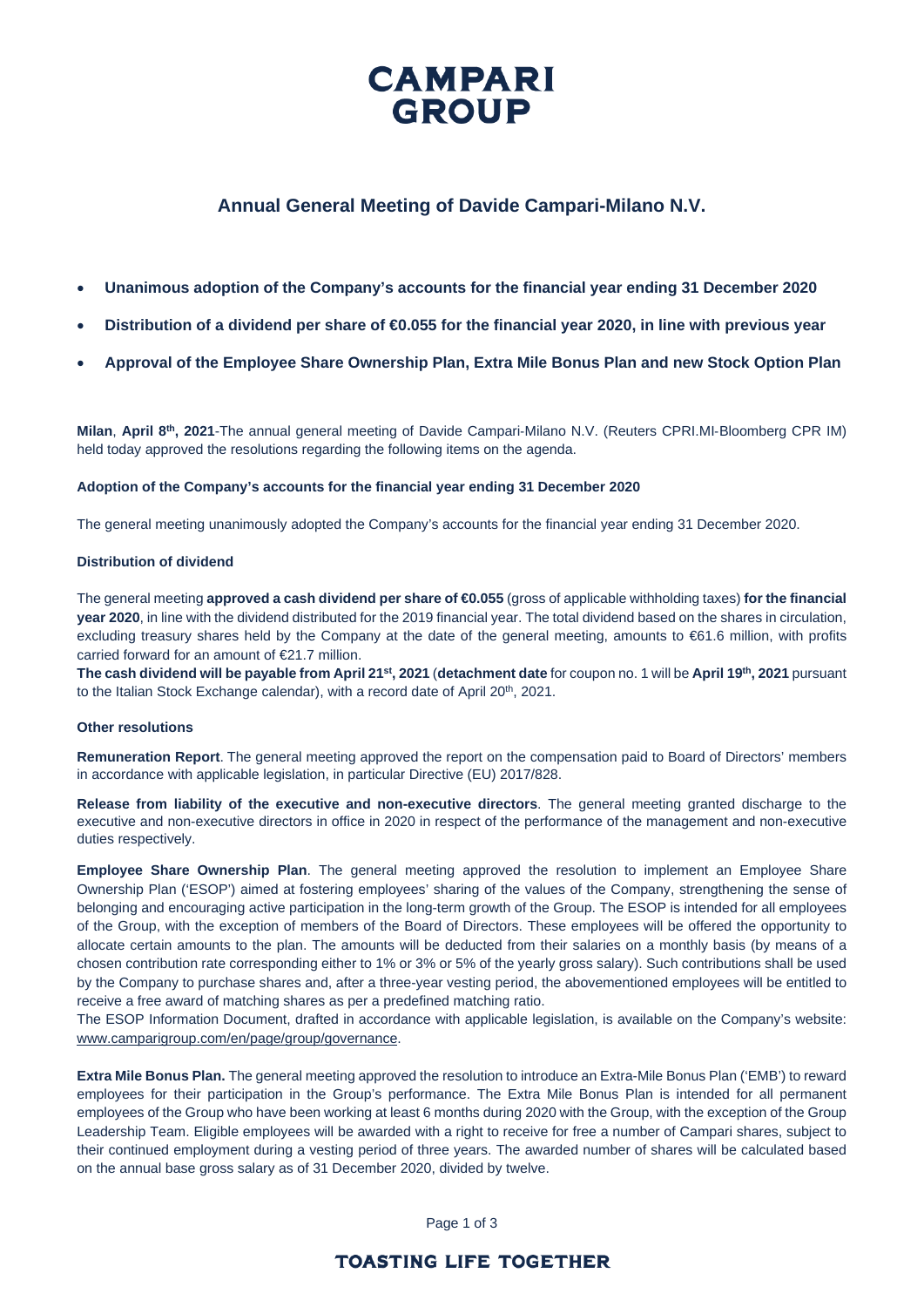# **CAMPARI** GROUP

The EMB Information Document, drafted in accordance with applicable legislation, is available on the Company's website: [www.camparigroup.com/en/page/group/governance.](http://www.camparigroup.com/en/page/group/governance)

**Stock options.** The general meeting approved a stock option plan pursuant to article 114-bis of the legislative decree 58 of 24 February 1998, and in accordance with the stock option Regulation in effect, that does not concern the Company's directors, granting the relevant bodies the authorization for implementation of the plan by June  $30<sup>th</sup>$ , 2022.

**Share buyback**. The general meeting authorized the Board of Directors for the purchase of own shares, mainly aimed at the replenishment of the portfolio of own shares to serve the current and future stock option plans for the Group's management. The authorization is granted until October  $8<sup>th</sup>$ , 2022. The repurchase can take place for a minimum price, excluding expenses, of the nominal value of the shares concerned and a maximum price of an amount equal to 5% above the average closing price over a period of 5 days preceding the day of the agreement of acquisition of the shares.

**Confirmation of appointment of EY Accountants LLP ('EY').** The general meeting confirmed unanimously the appointment of EY for the statutory audit of the Company's accounts for the financial year 2021, pursuant to applicable Dutch law.

## **2020 Full year results highlight**

With reference to the Group's consolidated results for 2020, approved by the Board of Directors on February 18<sup>th</sup>, 2021, Group **net sales** totalled **€1,772.0 million**, down -3.8% in value on a reported basis, or -4.1% in organic terms.

**EBIT adjusted was €321.9 million**, down by -21.1% in value on a reported basis, or down -20.4% organically, 18.2% of net sales.

**EBITDA adjusted was €399.9 million**, down by -16.7% in value on a reported basis, or down -16.3% organically, 22.6% of net sales.

EBIT (13.1% of net sales) and EBITDA (17.5% of net sales) were at €231.8 million and €309.8 million respectively, after negative operating adjustments of €(90.1) million, mainly attributable to brand impairment losses, transaction fees, restructuring costs and donations.

**Group net profit adjusted reached €202.1 million**, down -24.4% in value on a reported basis. **Group net profit was €187.9 million**, down -39.1% in value on a reported basis, after total negative operating, financial and tax adjustments of €(14.2) million.

**Free cash flow amounted to €168.6 million**. **Recurring free cash flow was €261.7 million** or 65.4% of adjusted EBITDA, up from 55.7% in 2019, driven by a temporary working capital reduction at year-end, due to phasing effects generated by the renewed restrictions impacting business performance.

**Net financial debt stood at €1,103.8 million as of December 31st, 2020**, up €326.4 million compared with December 31st, 2019, as the good cash flow generation was absorbed by M&A activities and financial commitments (mainly the share buyback and the dividend payment). **Net debt to EBITDA adjusted ratio[1](#page-1-0) was 2.8x as of December** 31st, **2020**, up from 1.6x as of December 31<sup>st</sup>, 2019. The increase is the combined effect of the significant cash outlay incurred by the Group as a result of the transactions completed in 2020 and the temporary negative impact of Covid-19 on EBITDA adjusted.

**\* \* \***

Page 2 of 3

<span id="page-1-0"></span> $1$  Calculated as net debt at period end divided by EBITDA adjusted for the last twelve months.